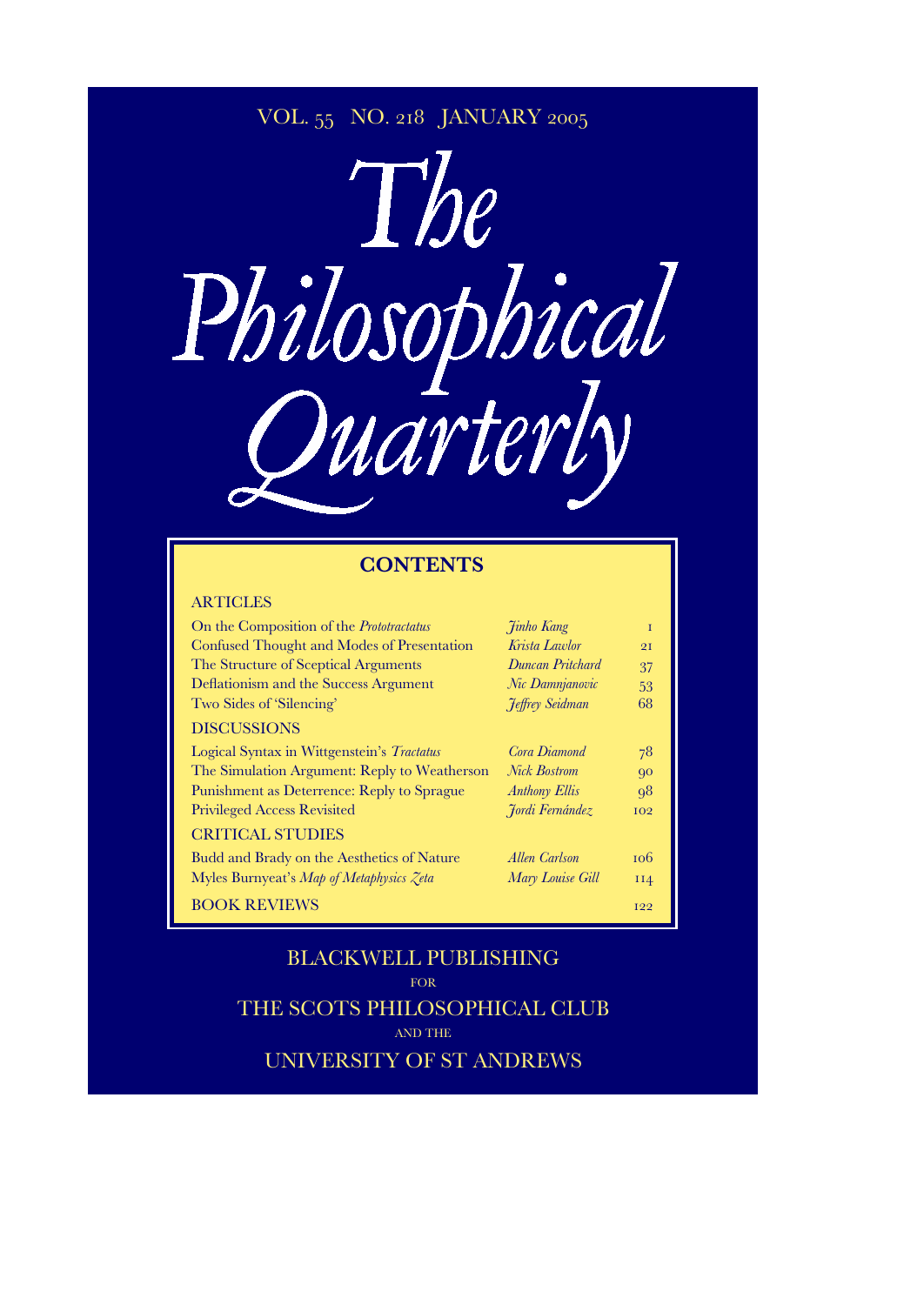## **DISCUSSIONS**

## LOGICAL SYNTAX IN WITTGENSTEIN'S *TRACTATUS*

## BY CORA DIAMOND

*P.M.S. Hacker has argued that there are numerous misconceptions in James Conant's account of Wittgenstein's views and of those of Carnap. I discuss only Hacker's treatment of Conant on logical syntax in the 'Tractatus'. I try to show that passages in the 'Tractatus' which Hacker takes to count strongly against Conant's view do no such thing, and that he himself has not explained how he can account for a significant passage which certainly appears to support Conant's reading.*

I take up one of the issues raised by P.M.S. Hacker in his 'Wittgenstein, Carnap and the New American Wittgensteinians',<sup>1</sup> namely, the role of the notion of logical syntax within the *Tractatus*. It seems to me that Hacker plays fast and loose with the text at a couple of significant points, and makes a questionable use of analogy. I shall explain these claims, and then say what I take to be the implications for our understanding of the *Tractatus*.

It will be useful if I summarize briefly the two contrasting accounts of logical syntax in the *Tractatus*, Hacker's, and the view he criticizes, that of James Conant. According to Hacker, Wittgenstein held in the *Tractatus* that we produce nonsensical pseudo-propositions when we use signs in ways which contravene the rules of logical syntax for the signs. The resulting pseudo-propositions are nonsensical because they use signs in ways which are excluded by the rules. The signs thus used do not indeed have their usual meaning, or any other meaning, but the source of the nonsensicality of the would-be propositions in which they occur is the use of signs in contravention of the rules. An important part of the *Tractatus* view, as Hacker sees it, is the idea that, in establishing permissible combinations of words, the rules of logical syntax exclude other combinations. It is possible to give new stipulations of rules, providing other allowable combinations, and giving to words which already have one use a new and different sort of use.2 According to Hacker, Wittgenstein held

<sup>1</sup> *The Philosophical Quarterly*, 53 (2003), pp. 1-23, to which otherwise unidentified page numbers refer. See also Hacker's essay 'Was He Trying to Whistle It?' (hereafter WHT), in A. Crary and R. Read (eds), *The New Wittgenstein* (London: Routledge, 2000), pp. 353–88.

<sup>2</sup> Hacker, while plainly thinking Wittgenstein allows for such stipulations, also ascribes to him the view that giving multiple uses to signs contravenes logical syntax: see WHT, p. 366.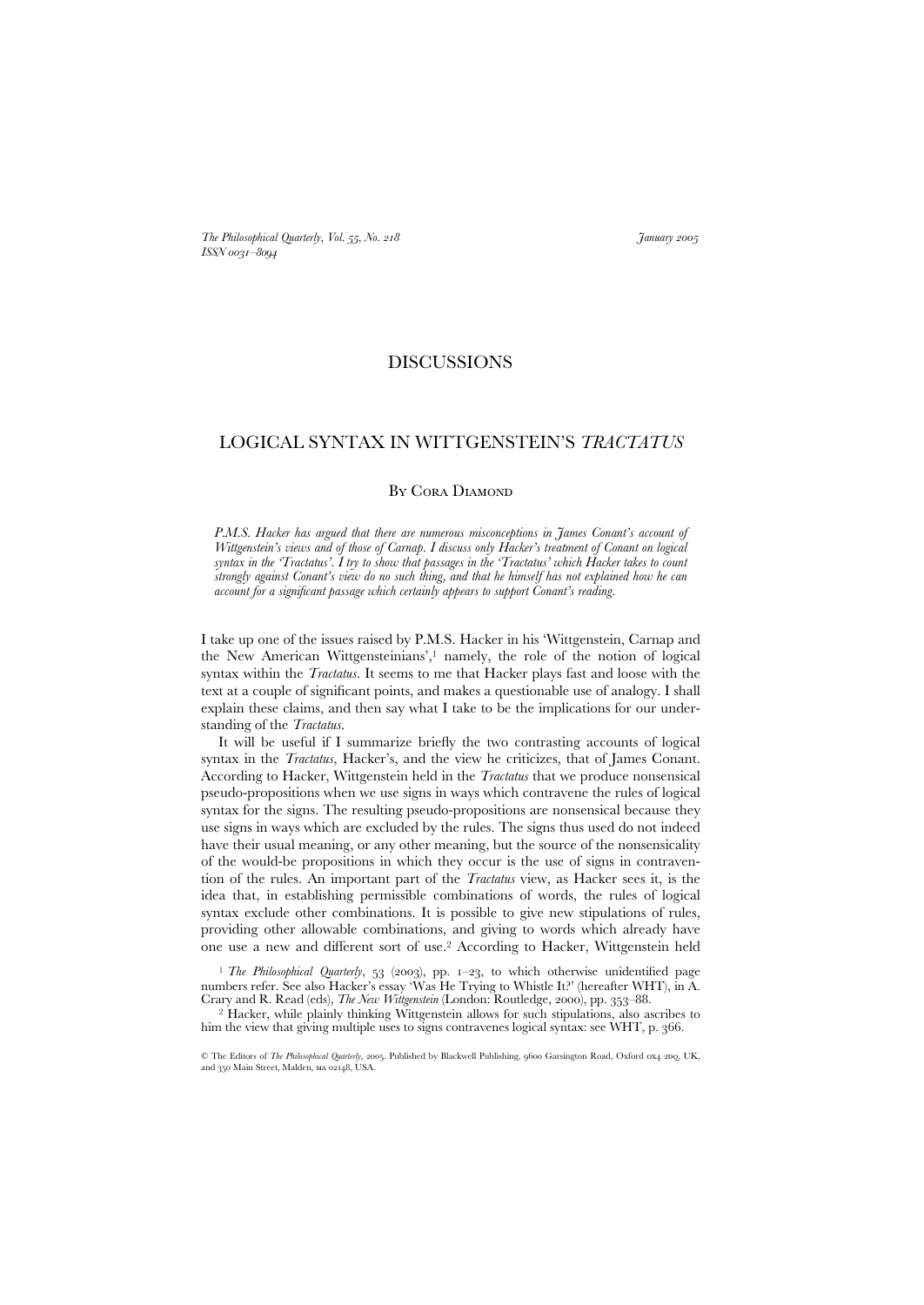that it is incorrect to use a word in a way which is not covered by the previously established rules and stipulations, and the resulting combination of words is then nonsensical.3 Conant denies that Wittgenstein in the *Tractatus* held that there is such a thing as using signs in contravention of logical syntax. Using signs in ways which differ from previously established uses of those signs may or may not result in nonsense; what produces nonsensicality is not departure from established uses but failure to give to the signs thus used a meaning.

## *First bit of fast-and-loose play: Tractatus . and 'governance' by logical syntax*

I shall contrast what Hacker says Wittgenstein says with what Wittgenstein does say. Here, first, is Hacker  $(p, 13)$ :

I agree with Conant that Wittgenstein in the *Tractatus* never speaks of 'violations of logical syntax'. He says only that in a logically correct notation, expressions will be used in accordance with logical syntax  $(TLP_3.325)$ . But obviously there can be no such thing as using a sign in accordance with logical syntax if there is no such thing as using it in contravention of logical syntax.

That is part of Hacker's argument that Wittgenstein in the *Tractatus* works with the idea that a sign can be used in a way that contravenes logical syntax. In  $3.325$ , Wittgenstein is speaking about the confusions of which philosophy is full:

In order to avoid such errors we must make use of a sign-language that excludes them by not using the same sign for different symbols and by not using in a superficially similar way signs that have different modes of signification: that is to say, a signlanguage that is governed by *logical* grammar – by logical syntax.

Hacker writes as if we had in  $3.325$  a reference to expressions used in accordance with logical syntax, and hence an implicit reference to the possibility of using a sign in contravention of logical syntax. What we actually have is a reference to a signlanguage's being in accordance with logical syntax, and an implicit reference to sign-languages which are not in accordance with logical syntax, in that they use the same sign for different symbols, or in that they use in superficially similar ways signs that signify quite differently (or in that they have both sorts of use). Thus ordinary language is not in the relevant sense 'governed by' logical syntax, since we have such pairs of sentences as 'An object fell' and 'An apple fell'. In that pair of sentences there are signs which have different modes of signification but which are used in superficially similar ways. (We can see the difference in mode of signification if we rewrite the sentences in logical notation.) Wittgenstein does not say in  $3.325$  (or anywhere else in the *Tractatus*) what Hacker says he says, namely, that expressions will be used in accordance with logical syntax in a logically correct notation. (Nor does he say it about signs or symbols.) It is indeed his view that in a logically correct notation, you will not have signs which look as if they functioned as concept-words but which do not do so. The designer or constructor of such a language may

 $3$  See especially pp. 13-17; cf. also WHT, pp. 364-7. This understanding of how general rules that permit various combinations thereby exclude others is very important for Hacker's view of how the *Tractatus* supposedly determines 'the bounds of sense'.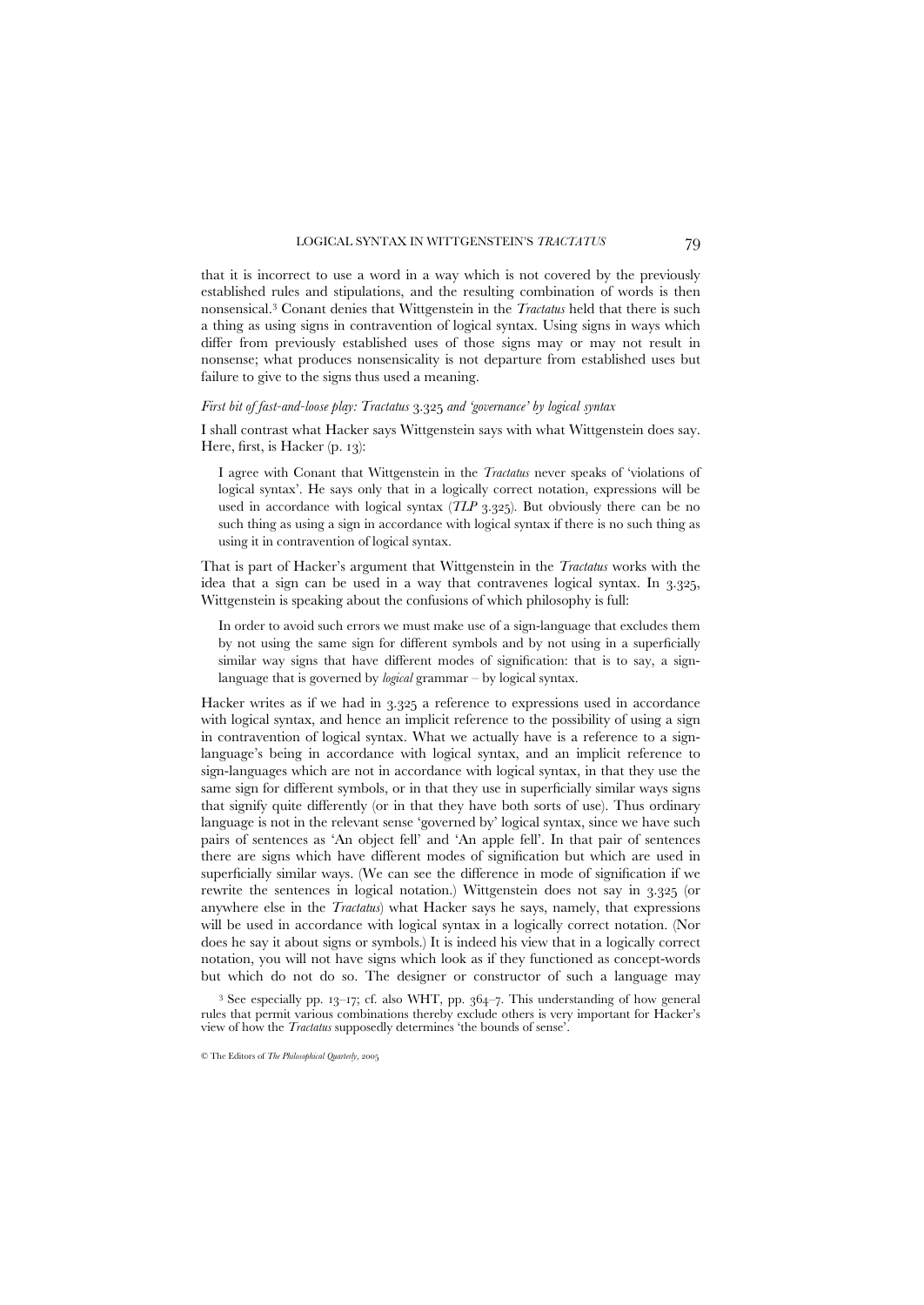prohibit the introduction of new uses for the signs in that language; it is one of the important differences between ordinary language and a constructed notation that new uses of signs which already have a use may not be allowed in the latter. They presumably will not be allowed if the notation is to serve the clarificatory purposes which Wittgenstein envisaged for such a notation. The fact that our ordinary language is not 'governed by logical syntax' in the sense in which Wittgenstein uses that phrase in  $3.325$  means that it is easy for us to fall into certain sorts of philosophical confusion. The contrast which is central for  $3.325$  is between sign-languages that open up certain possibilities of philosophical confusion and sign-languages that close off such possibilities. The fact that ordinary language is not governed by logical syntax does not imply that the language, or the use of signs in multiple and possibly confusing ways, actually contravenes any rules of logical syntax.4 Wittgenstein held that the sentences of ordinary language are 'in perfect logical order just as they stand'  $(5.563)$ ; thus even sentences which use the same sign in two different ways, or which use in a superficially similar way signs which signify differently, do not violate any prohibitions. The idea in 3.325 appears to be that a language can attend to, or hearken to or be governed by logical syntax, in the sense that linguistic distinctions run parallel to logical ones. There is a pattern of logical distinctions internal to logical syntax, and the pattern can be reflected clearly in a language or less obviously (as similarities and differences of sound in the spoken language may be reflected clearly in the pattern of spelling in the written language, which might in that case be said to be 'governed by' the sound pattern, or the similarities and differences may be reflected in a much less clear way). Though it reflects the distinctions internal to logical syntax in a way that may be difficult to grasp, ordinary language does not thereby violate the rules of logical syntax, nor does Wittgenstein's language in 3.325 imply that it does.

My main point in this section is that 3.325 does not, as Hacker claims, support the idea that Wittgenstein is committed, in the *Tractatus*, to the idea that expressions can be used 'in violation of logical syntax'. But there is a further point worth noting here, about sign-languages which are, in the relevant sense, governed by logical syntax, and which have a rule prohibiting new uses of signs that already have a use. If you had such a language and you then spoke in an innovative way using some existing sign, a sign which already had an established but different use, your signlanguage would no longer be 'governed by logical syntax'. Such a use would violate the rule against using the signs of the sign-language in innovative ways. But the violation of that rule would not mean that the old sign, used in the new way, made nonsense of some or other would-be proposition of which it was part.5 Such a use

<sup>4</sup> Contrast Hacker, WHT, p. 366. He takes *Tractatus* 3.325 to imply that logical syntax 'prohibits using the same sign for different symbols or using in a superficially similar way signs that have different modes of signification'; the rules of logical syntax are transgressed when one puts together words in ways prohibited by logical syntax.

<sup>5</sup> Compare Hacker's discussion, WHT, pp.  $\frac{1}{9}66 - 7$ , though what he says there is directly applicable not to sign-languages which are 'governed by logical syntax', but to ordinary language. He holds there that failure to comply with the rules of logical syntax results in nonsense (p.  $367$ ), and that these rules make it incorrect to use 'object' as a 'genuine name' if it already has a different use (p. 366).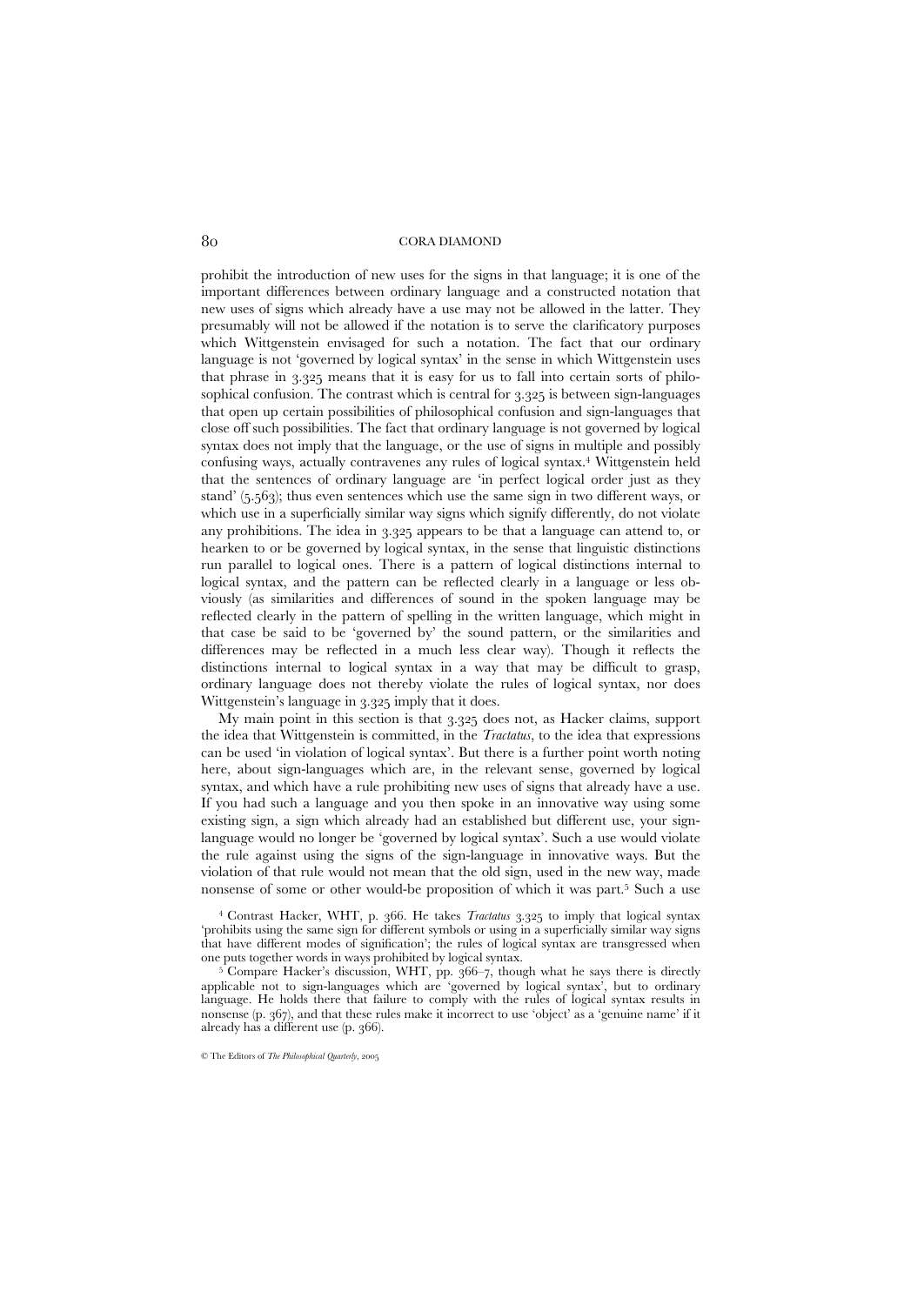could be said to be 'in contravention of logical syntax' in two senses. (a) One might introduce a somewhat misleading way of speaking, and say that signs were used in contravention of logical syntax if they had more than one use.<sup>6</sup> (b) One might speak of a sign as being used in contravention of logical syntax if it were used in a constructed notation, in a way explicitly prohibited by a rule excluding more than one use of any sign. But the fact that a sign was used in contravention of logical syntax in either of those two senses would by no means enable one to infer that a combination in which it occurred was nonsensical. If a sign has a determinately fixed use, we may go on to give it some different use. If we put it into a signcombination other than those which belong to its original use, we may fail to provide a different but significant mode of use for it. If no meaning is given to the sign, the resulting combination will be nonsensical. But the reason why it will be nonsensical is that something has not been done, not that it is a wrong sort of combination. I shall return to the question of illegitimately combined signs. Here I should add that there are reasons why it would be misleading to speak, in the case of a constructed notation which had a rule prohibiting the introduction of new uses for any of the signs, of new introductions as 'violations of the rules of logical syntax', meaning by this that such uses violated the prohibition. When Wittgenstein speaks of 'rules of logical syntax', at 3.334, he specifies that all we need in order to be given such rules is knowledge of how the individual signs signify. A rule belonging to the notation as a whole, specifying that it was not to be mucked about by introduction of new uses, is not something 'given' with the use of the particular signs, and is quite different from what Wittgenstein meant by 'rules of logical syntax'.

## *Second bit of fast-and-loose play: Tractatus .–., and Wittgenstein's letter to Ogden about .*.

On p. 13, Hacker discusses a part of Conant's argument that logical syntax in the *Tractatus* does not proscribe combinations of signs or combinations of symbols; it proscribes nothing. Conant says, as part of his argument, that logical syntax is not concerned with the proscription of combinations of signs, because it does not treat of (mere) *signs*: it treats of symbols. Hacker says that Conant's claim is false. About it, he goes on to say

It is a confused statement of the correct point that, according to the *Tractatus*, there can be nonsensical signs, but not nonsensical symbols, since a symbol just is a sign used according to the rules for its correct use.

I shall focus here on Hacker's appeal to the notion of the rules for the correct use of a sign, and on the question whether there is, in Wittgenstein's remarks about signs and symbols in the *Tractatus* or in what he wrote at the same time, any support for a notion of 'correct use' such that the rules giving the correct use of a sign exclude or proscribe other ways of using the sign. (I shall not be directly concerned with questions about Conant's view of the relation between logical syntax and symbols.)

<sup>6</sup> Hacker seems to speak in this way in WHT, p. 366, where he takes *Tractatus* 3.325 to imply that the rules of logical syntax prohibit using the same sign for different symbols, or using in superficially similar ways signs that have different modes of signification.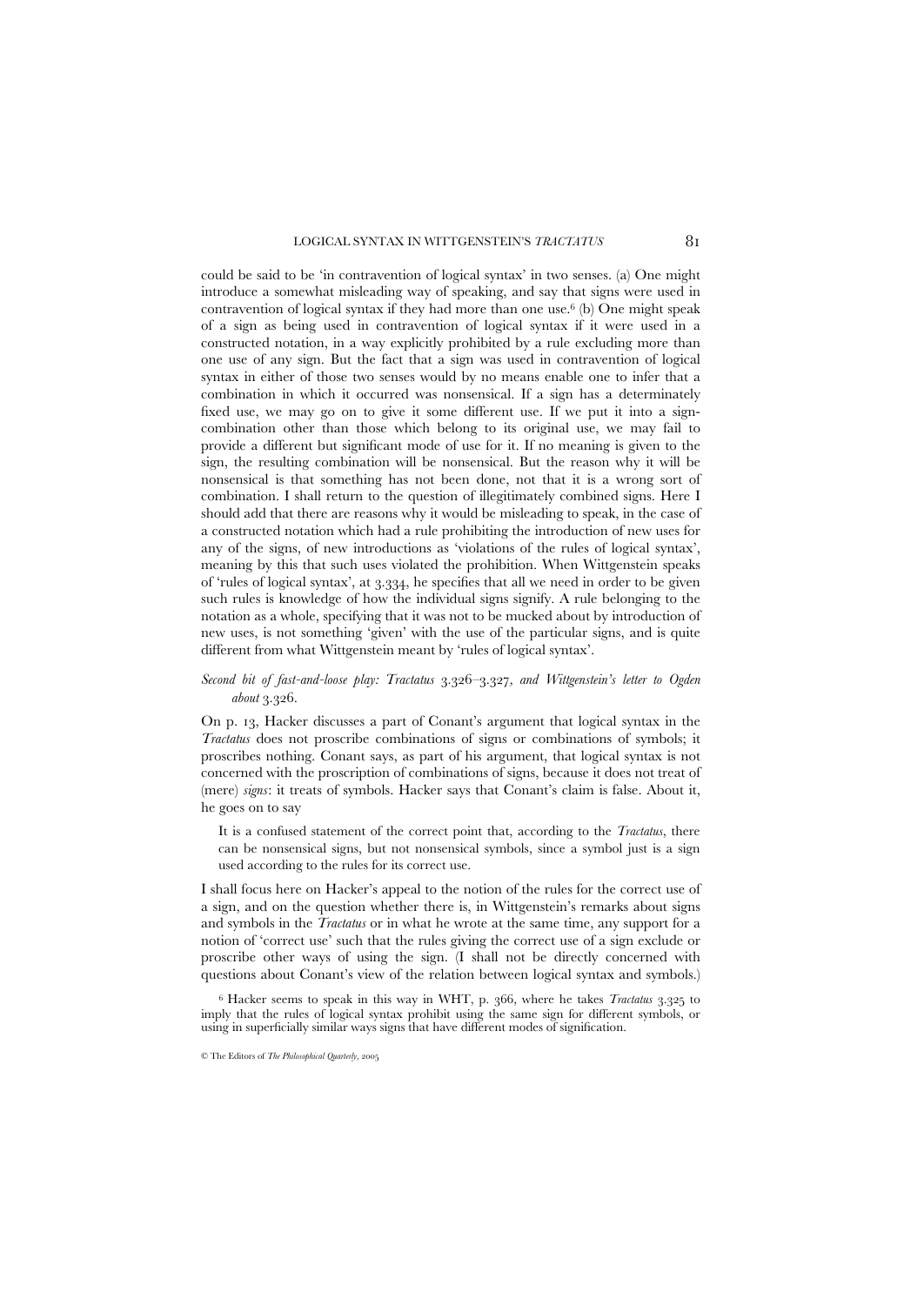Before turning to the relevant passages in the *Tractatus* and Wittgenstein's letter to Ogden concerning  $3.326$ , I need to make a couple of points.

(I) Hacker goes on to quote a remark of Wittgenstein's from 1930. I believe that this remark is in fact compatible with the views that Conant ascribes to Wittgenstein, but it is in any case beyond my present concerns, which are limited to the *Tractatus*. Whether Wittgenstein had the same view of logical syntax in 1930 or not is another matter.

 $(2)$  We need to bear in mind that what is at issue in the debate about logical syntax in the *Tractatus* is whether logical syntax fixes rules for the use of a sign as its correct use, so that a sufficient condition for a sign's being used incorrectly, a sufficient condition for the use to be a proscribed use, is that the sign is not, in some combination, being used in accordance with those rules. What is also at issue is whether departing from some set of rules for the use of a sign can ever be a sufficient condition for the nonsensicality of the would-be proposition of which the sign, so used, is part. The points about 'sufficient conditions' are important, as we can see if we think about possible ways of using the expression 'correct use' in relation to a sign. There is no reason not to ascribe to Wittgenstein a notion of logico-syntactical correctness such that signs can have several uses, all of which are syntactically correct.<sup>7</sup> Wittgenstein's example of 'Green is green'  $(3.323)$  illustrates the point. The two occurrences of 'green' are occurrences of different symbols; both could be described as syntactically correct uses of the sign 'green'. This way of speaking of syntactical correctness will not yield any conclusions about the incorrectness of a use of some sign which departs from some specific set of rules for that sign. (Nor would it yield any conclusions about the syntactical incorrectness of a use of some sign which departs from all of the ways in which the sign had earlier been used, as for example a use of 'green' as a verb, on some occasion when it had not earlier been used as a verb.) This notion of correctness would go with a somewhat more complex notion of incorrectness: a use of a sign that departed from the established rules for that sign could be called 'incorrect' (if one wanted to speak in this way) if there were no *other* determinate use for the sign, so (on this way of speaking of incorrectness) a mere departure from some specific set of rules would not show incorrectness. On this way of speaking of incorrectness, there would be nothing, as it were, automatically incorrect about a use of signs that had departed from the only previously established rules and stipulations for the relevant signs.8 I shall call the notion of 'correctness' and 'incorrectness' which allows for multiple correct uses and new correct uses the 'weak' sense.

 $\frac{7}{1}$  It is not clear whether Hacker wants to deny this in WHT, p. 366. He there reads 3.325 as implying that logical syntax prohibits multiple uses of signs.

<sup>8</sup> Cf. Hacker, p. 16, and WHT, p. 366. He there claims that once we have assigned a use to the sign 'object' as a variable, it will be incorrect to use it in some other way, for no such use has been assigned to the term 'object', nor should it be. It is true that there may be some assignments of new uses to a word which already has a use which can create confusion, and so it might be advisable not to use the word in such ways. But there is no evidence that Wittgenstein took such uses to be in general incorrect or excluded by the rules. Such uses would presumably be excluded by the rules of a *Begriffsschrift*, given its purposes. But their exclusion from such a notation has no implications for their exclusion from ordinary language.

© The Editors of *The Philosophical Quarterly*,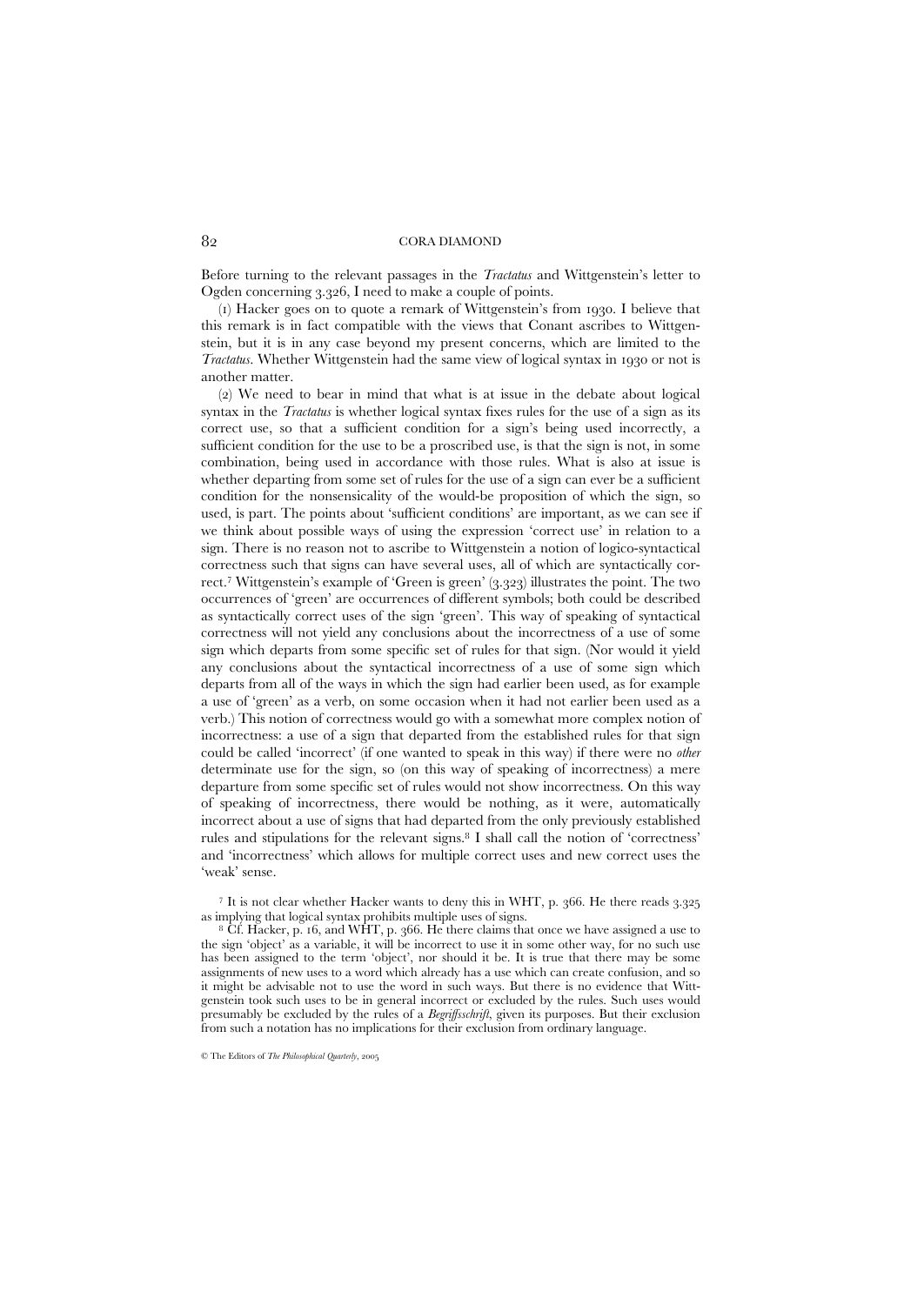I can now turn to the *Tractatus* passages which are relevant to Hacker's claim about signs and symbols. Hacker is drawing on  $3.326 - 3.327$ ; I shall quote those sections and two earlier relevant sections  $(3.32 \text{ and } 3.321)$ :

A sign is what can be perceived of a symbol.

So one and the same sign (written or spoken, etc.) can be common to two different symbols – in which case they will signify in different ways.

In order to recognize a symbol by its sign we must observe its senseful use.

A sign does not determine a logical form unless it is taken together with its logicosyntactical employment.

The *Tractatus* text plainly allows for multiple symbols which have the sign in common. So a sign taken together with one mode of employment constitutes one symbol, and the same sign, taken with some other mode of employment, would constitute a different symbol. Hacker's playing fast and loose with the text comes out in his saying that a symbol is a sign used according to the rules for its correct use, so far as he wants this to imply that other ways of using the sign would be incorrect. There is no explicit reference to correctness of use in the relevant passages in the *Tractatus*. But even so, there would be nothing problematic about introducing a notion of correctness in explicating Wittgenstein's ideas about signs and symbols, if the notion in question were the weak notion. There is, indeed, a reference to syntactic correctness in Wittgenstein's gloss of  $3.326$ , in his letter to Ogden about the translation of the *Tractatus*. On the basis of the letter, we can take him to hold that every senseful use of a sign is syntactically correct; every syntactically correct use is senseful.9 But the weak notion of 'correct use' will not allow an inference from the fact that a sign was used in a way which departs from its hitherto sole 'correct use' (with no stipulations having been made about any other uses) to its having been used incorrectly or in such a way as to give rise to nonsense. These two cases illustrate the significance of the point here:

(i) A child is showing off. Someone says 'He thinks he's something!'. Suppose that no one has ever used the word 'something' in that way before. Suppose (that is) that it has hitherto always been used in ordinary language in a way that goes over to quantifier-with-variable in a formal notation, and that there has never been any other sort of employment of 'something'.

(ii) Someone says, in a philosophical tone of voice, staring at a book, 'That book is a something'. Again we suppose that no one has ever used the word 'something' in that way before. The word has always been used in ordinary language in the way described in (i).

In neither the first case nor the second is the sign 'something' used in accordance with the previously established mode of use of the sign, or any previous stipulations

<sup>9</sup> Letters to C.K. Ogden, ed. G.H. von Wright (Oxford: Blackwell, 1973), p. 59. Wittgenstein was commenting on Ogden's choice of 'significant' for 'sinnvoll' in 3.326 ('senseful' in my adaptation of the Pears–McGuinness translation). He says that the meaning of the proposition is 'that in order to recognize the symbol in a sign we must look at how this sign is *used* significantly in propositions. I.e., we must observe how the sign is used in accordance with the laws of logical syntax. Thus "significant" here means as much as "syntactically correct".'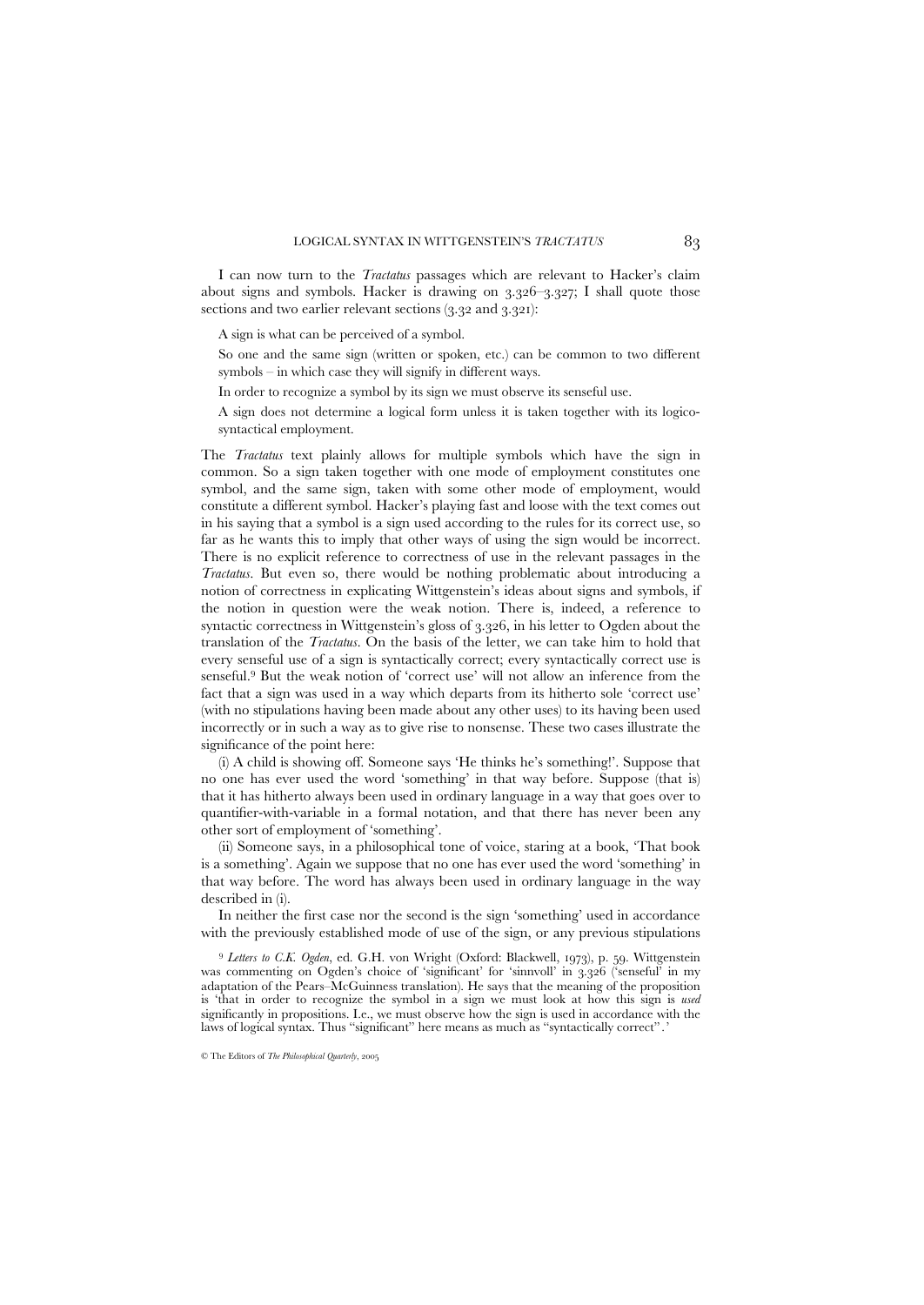governing the word. But that by itself does not enable us to tell whether 'He thinks he's something!' or 'That book is a something' is nonsensical, whether both are nonsensical or neither is. What *Tractatus* 3.326 suggests is that we can recognize the symbol in 'He thinks he's something!', in that we can observe how 'something' is used significantly in that proposition and could lay out its use in logically related ones. (We can see *that* syntactically correct use.) The attempt to show that the second case involves a nonsensical would-be proposition, that no use has been determined for 'something' in that context, could not proceed merely by pointing out the departure from the rules for 'something'; more would need to be said. That 'That book is a something' is nonsense does not depend merely on our not having stipulated anything concerning such uses as that in (ii); in the case of 'He thinks he's something!', nothing had previously been stipulated about such a use, but it is not on that account nonsensical.10 (My pair of examples has been deliberately chosen to connect with questions about the proper reading of *Tractatus* 4.1272. I cannot, though, discuss that section here.11) Wittgenstein's explanations of 'sign' and 'symbol' do not imply that a sign is used incorrectly if not used in accordance with the only set of rules for the use of that sign established earlier.12

I can now return to Hacker's appeal to the point that a symbol just is a sign used according to the rules for its correct use. This is not wrong if taken to allow for multiple correct uses and for new correct uses as in example  $(i)$  above; but in that case there is no implication that any uses are excluded by the laying down of some correct use; it provides no support, thus understood, for Hacker's argument against Conant. What Hacker does not provide is evidence that the discussion of signs and symbols in the *Tractatus* is tied to a notion of there being, for some or any or many or all signs in our language, some single correct use or some set of correct uses, such that other uses are *excluded*. The appeal to the *Tractatus* on signs and symbols provides no grounds for taking rules of logical syntax to attach to signs in a way which would allow us to say that thus and such is the correct use of the sign, and that *therefore* such and such use of the sign is incorrect.

### *A problematic use of analogy*

The analogy in question comes in Hacker's discussion of whether a use of 'object' or 'number' can be a *transgression* of the rules of logical syntax for formal-concept words. Conant had denied that the nonsensicality of 'One is a number' and other nonsensical would-be propositions arises from such combinations being transgressions of logical syntax; Conant takes the nonsensicality of such combinations to arise solely

<sup>10</sup> For Hacker on the absence of prior stipulations, see p. 16. Everything Hacker says there about the philosophical departure from the established use of 'object' would imply that case (i) above is nonsensical; but it is not.

<sup>11</sup> I do discuss that question in 'Criss-Cross Philosophy', in E. Ammereller and E. Fischer (eds), Wittgenstein at Work: Method in the Philosophical Investigations (London: Routledge, 2004), pp. 201-20, at pp. 201-6. See also my 'Saying and Showing: an Example from Anscombe', in B. Stocker (ed.), *Post-Analytic Tractatus* (Aldershot: Ashgate, 2004), pp. 151-66.

 $12$  For a statement of Hacker's opposed view, see WHT, p.  $366$ : once a use of a particular sort has been assigned to 'object', then (assuming no prior stipulations governing some other use) it will be incorrect to use it in a different way.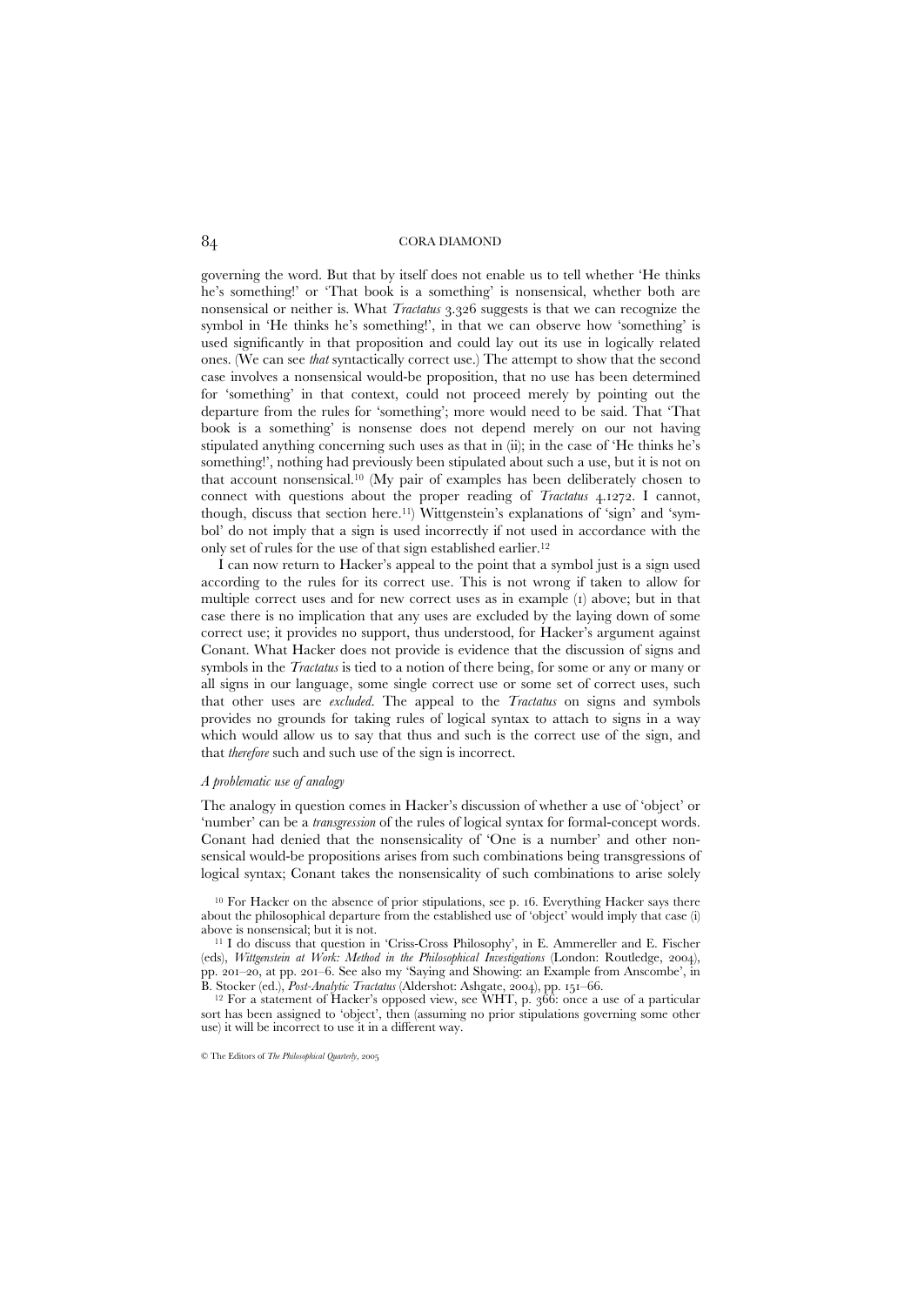from the presence in them of a sign or signs which have no meaning in the particular sort of context. Hacker does not wish to deny that such combinations do contain a sign or signs with no meaning, but criticizes Conant's denial that there is such a thing as a transgression of a rule of logical syntax. In the case of 'One is a number', Hacker says, we have the word 'number', which has a use as a bound variable, but we use it in a quite different way, as if it were a genuine predicate. This, he says, is to misuse it: it is a transgression of logical syntax; and he adds that it is not helpful to say, as Conant would have us do, that 'One is a number' is not a transgression of the rule which fixes the use of 'number', since there is no such thing as 'violating' the rules of logical syntax. Here Hacker appeals to the analogy with the rules of a game  $(p. 16)$ :

Conant's view is akin to claiming that the pawn in chess cannot be moved three squares at a time, since if one were to move a piece thus, it would not be a pawn – a transcendental argument to prove that one cannot cheat in chess. One *could* speak thus, but would it make any difference? Is it any *clearer* than the way we ordinarily speak?

Hacker's point is that we have a violation-concept of the rules of games like chess and bridge, which hangs together with the way in which the rules fix valid moves within the game, and enable us to identify some would-be moves, like moving the pawn three squares forward, as infringements of the rules, as non-moves through invalidity. We could give up talking in that way: we could give up speaking of moving the pawn illegitimately, or playing the two of hearts illegitimately, and speak instead as if, in such cases, no identification of the piece as a piece-in-the-game, being mis-played, were possible; but it would be unhelpful, Hacker suggests, to speak in such a way. Better to leave our way of speaking as it is and recognize that the games in question leave conceptual room for violation of the rules, i.e., for mismoves, through cheating or inadvertence (as one might violate the rules of golf by inadvertently playing the wrong ball). How then is the analogy supposed to work, in Hacker's case of sentences like 'One is a number'? If (according to him) the sentence can properly be regarded as involving a violation of rules, what is the relevant 'game' the rules of which we violate by such sentences? 'One is a number' involves a would-be use of 'number' as a genuine predicate, not as a formal-concept-word, and Hacker's point is not that the sentence is merely a mis-move in the 'game' of the formal-concept-use of 'number'. One is not playing or attempting to play that game, but playing it wrong, if what one is attempting to do is to use 'number' as a predicate. The rules that Hacker takes to be violated by the use of 'number' as a predicate are rules that supposedly fix the allowable use of 'number' in the language, and exclude other uses. His point is that just as revoking is a transgression of the rules of bridge, which rule out as a legitimate bridge-move the playing of the two of hearts in such and such circumstances, so 'One is a number' is a violation of the rules of logical syntax of the language, which fix the use of 'number' as a formalconcept word and rule out other uses. The analogy is meant to be between the way in which the constitutive rules of games like bridge and chess specify valid moves, thereby *excluding* (not allowing as valid moves within the games) other ways of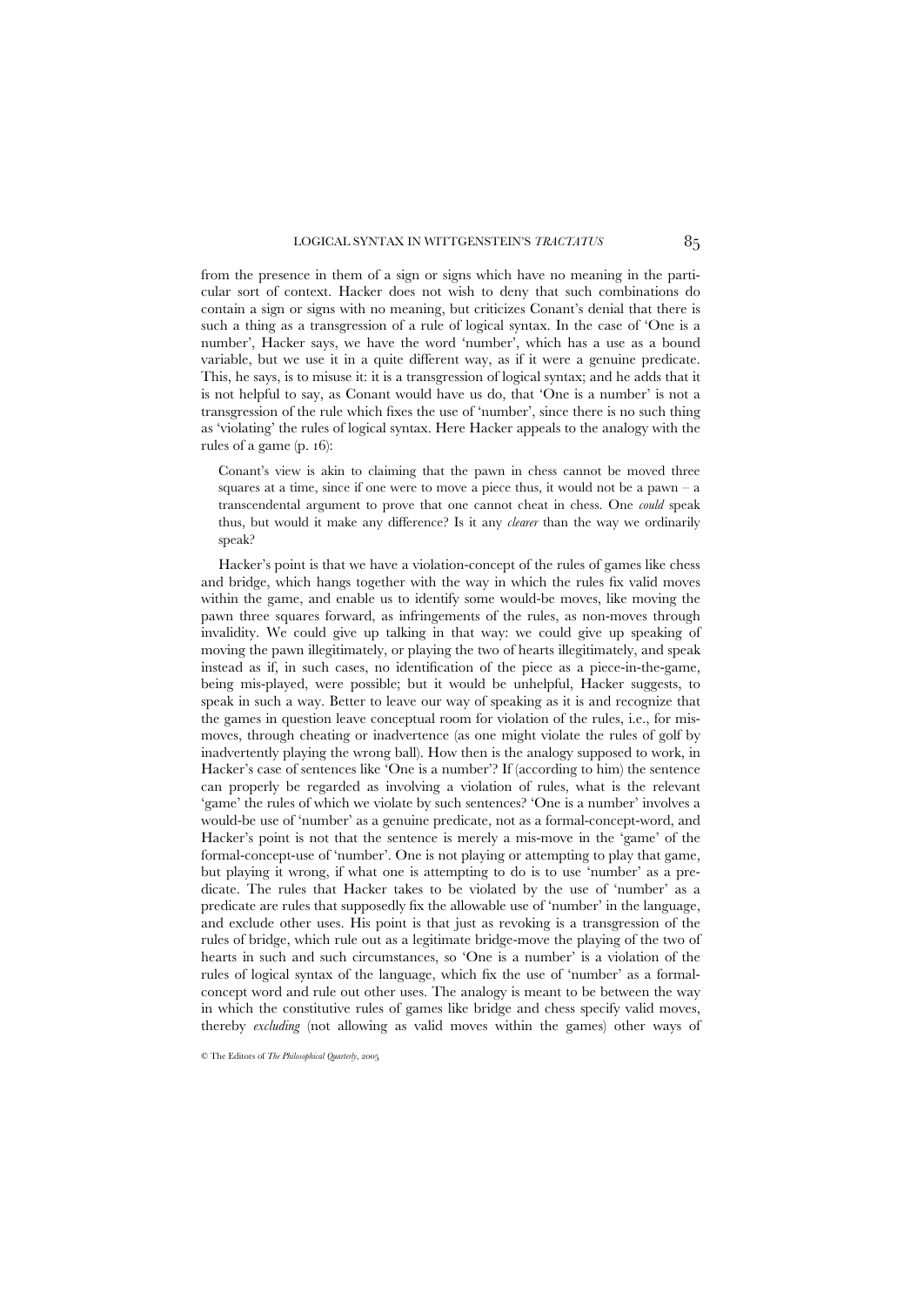moving the pieces or playing the cards, and the way in which the rules of logical syntax of the language fix the uses of the 'pieces' (fix what is an allowable use of the signs) and thereby exclude other uses as illegitimate.

(I have been helped, in thinking about the matters in this section, by the comments of an anonymous referee for *The Philosophical Quarterly*. That Hacker takes the rules of logical syntax to play a role within language comparable to the role of those constitutive rules of chess which define valid moves, i.e., that the analogy he wants is between a game like chess and language, not between a game like chess and a particular use of a word, is, I think, plain in his essay in the *Quarterly*.13 Even on Hacker's view of the analogy, there is an important difference between the case of the rules of a game and the case of the rules of logical syntax, since on Hacker's account of logical syntax, there appears to be room for the possibility of providing new rules of logical syntax, room (that is) for the stipulation of further uses of words which already have an established use. But the point would then be that the game is thereby in a sense reconstituted with the newly stipulated rules; the set of rules still excludes (does not allow as valid moves within the language) any uses of any words not in accordance with those rules. The fact that Hacker's analogy does leave room for some modification of language by newly stipulated rules does not alter the fact that the analogy is meant to make clear that uses of a word not in accordance with the established rules of logical syntax of the language are thereby identifiable as illegitimate. The analogy, thus understood, fits closely with Hacker's account of how rules of logical syntax determine the 'bounds of sense'.)

The idea that we should take Hacker's analogy to be a helpful one presupposes what is at stake, namely whether it is a sufficient condition for a would-be move in language to be illegitimate that one's use of a sign departs from the established rules fixing the use of that sign. We can say that it is a sufficient condition for what purports to be a chess move to be illegitimate that one has moved one's pawn three squares forward. That is indeed a violation of the rules (though see (b) below for a qualification). But what is at stake in the argument between Conant and Hacker is whether it would be a sufficient condition for the nonsensicality of a combination of signs like 'One is a number' that 'number', in that combination, is not being used in accordance with what is so far (let us say) its only established use (which is its use as a formal-concept word). But when I make a move in language that no one has ever made before, in accordance with no prior rules or stipulations, what I say may be perfectly intelligible and in order; it may be a perfectly good move. Conant is arguing that whatever rules there already are for the use of a word, the word may be given some other employment. Whether anything determinate is being said when it is given that new employment then needs to be looked at in the individual case. This is not analogous to giving a transcendental argument to the impossibility of violating the rules of chess; it is to argue that rules of logical syntax are unlike the rules of a game like chess, which do establish that certain sorts of things one might

 $13$  See pp. 13, 15-16; cf. also WHT, especially pp. 366-7, where Hacker's view is even clearer. For a different analogy between rules of language and rules of a game, see A.W. Moore, 'Ineffability and Nonsense', *Proceedings of the Aristotelian Society*, Supp. Vol. 77 (2003), pp.  $169-95$ , at pp.  $186-7$ .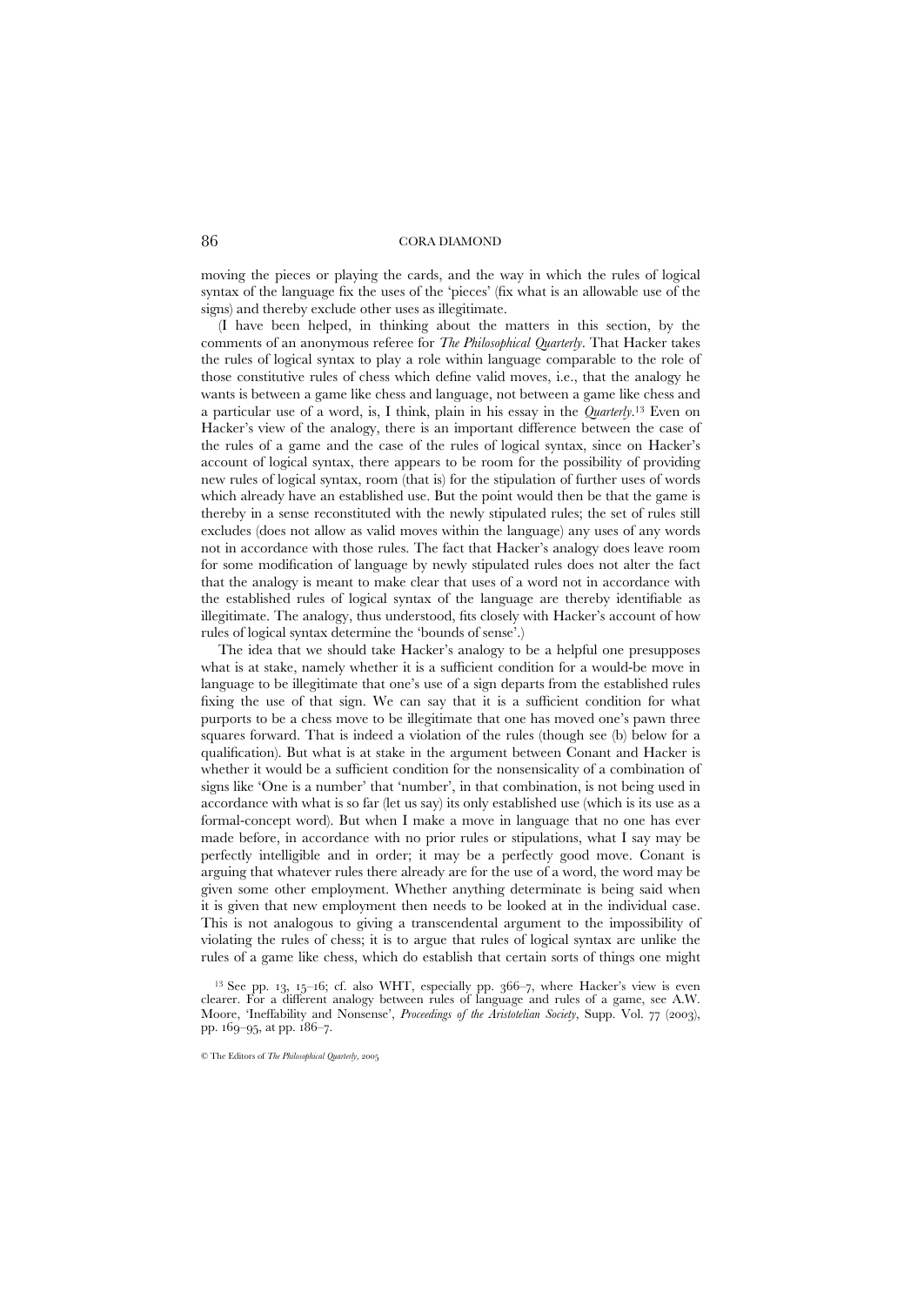do as would-be moves are out of order. Hacker's appeal to the analogy presupposes that rules of language are analogous to the rules of a game, and thus presupposes a view of language different from Conant's, and different from the view Conant ascribes to Wittgenstein. Conant is not putting forward a view which would imply that would-be chess moves like moving one's pawn three squares were not out of order. (There is a detailed argument concerning the failure of analogy between rules of games like chess and soccer and rules of language in Martin Gustafson, *Entangled Sense*.14) The analogy between rules of a game and rules of logical syntax might be pressed for rules of a constructed notation, in which giving new uses to the signs whose use has previously been fixed may be ruled out. But uses that are not in accordance with previously established rules are not excluded in ordinary language, nor did Wittgenstein suggest that they were, and that wrecks the supposed analogy. (Even in the case of a constructed notation, the analogy is not exact, but I do not have space to consider why the analogy is problematic even in that case.)

My argument in the last paragraph is oversimplified in two respects.

(a) It is not actually true that 'number' has only the use of a formal-concept word and no use as an ordinary concept-word; among the (numerous) uses of 'number' is its use to refer to particular issues of a journal. I do not think a fair reading of the *Tractatus* would involve any ascription to Wittgenstein of the view that 'number', as used to refer to the January 2003 number of *The Philosophical Quarterly*, is in any way improper. Such a use would indeed have been immediately intelligible on its first appearance. For the purposes of discussion of the specific issues raised by Hacker, we can, however, ignore the fact that there already are such uses of signs like 'number' which also have a use as formal-concept words. The crucial issues are whether, whatever uses are in place and correct for a sign, a use of the sign which is not identifiable as one of the established uses is a misuse, and whether such a use must yield nonsense.

(b) In the absence of a spare queen, a pawn that has reached the eighth rank may be promoted to queen and the pawn-piece may then be taken to have the role and legal moves of a queen. So *its* moving three squares forward is no violation of the rules.15 How such cases can be accommodated within Hacker's view is a question I cannot discuss. The issues here do not, it seems to me, affect the point about the question-begging use by Hacker of the analogy between the rules of games like chess as he conceives them and the rules of logical syntax in relation to language.

It may be useful here to add a few words about a different sort of linguistic rule. 'I am work hard all my life' does involve a violation of the rules of English grammar. It is not a violation of the rules of logical syntax, in Wittgenstein's sense of 'logical syntax' as we see it in the *Tractatus*. We can 'observe the senseful use' of 'am' as auxiliary and 'work' as participle in the law-breaking English spoken by an immigrant,

<sup>14</sup> Gustafson, *Entangled Sense: an Inquiry into the Philosophical Significance of Meaning and Rules* (Uppsala: Universitetstryckeriet, 2000). See especially ch. I. The points about 'misleading use of analogy' apply also to Hacker's use of a related analogy, that of a contract which is void for failure to adhere to the rules for valid contracts: WHT, p. 367.

<sup>15</sup> For discussion of this and related cases, I am indebted to Michael Kremer and James Conant.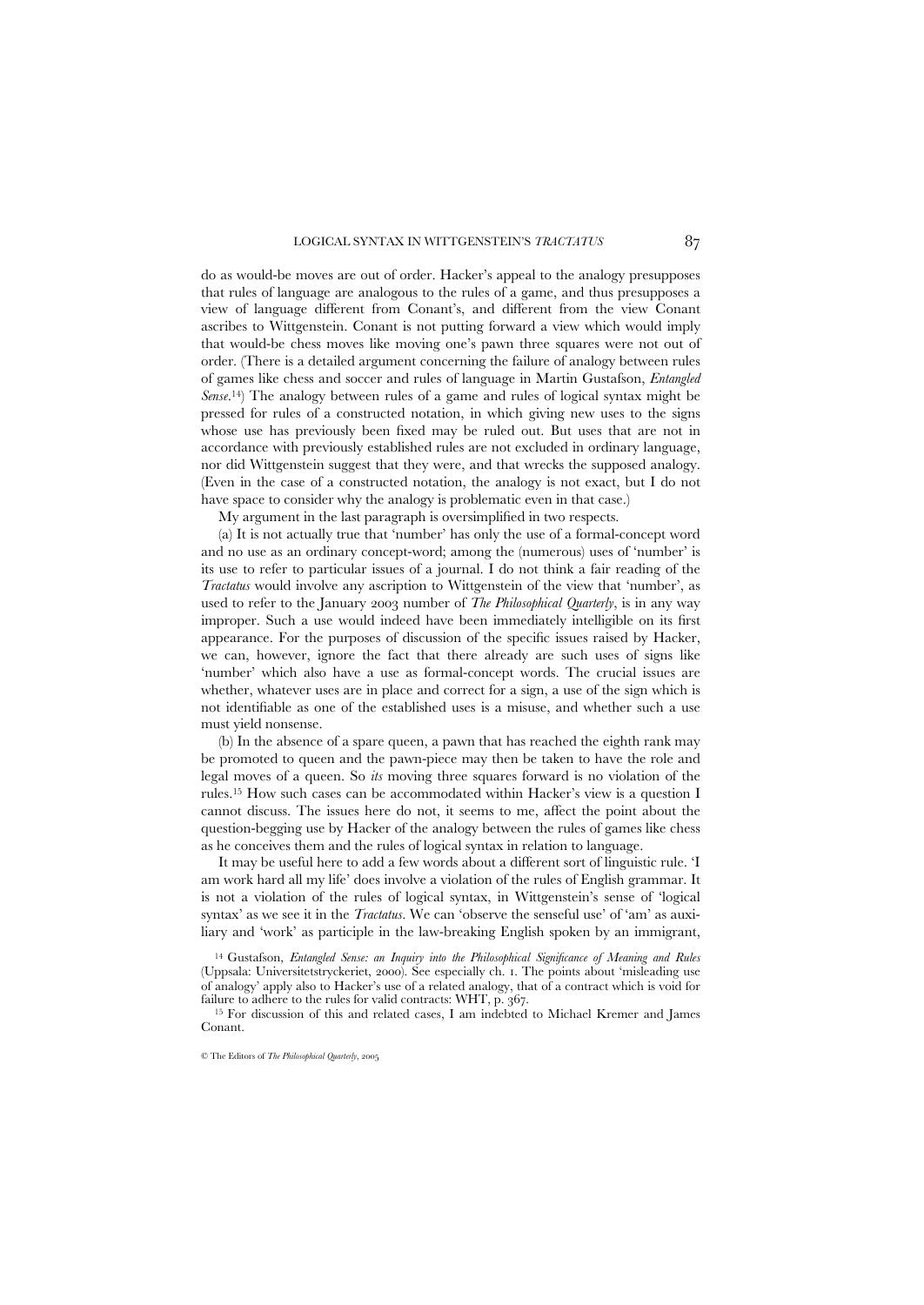say.16 The employment of the sign 'am' as auxiliary-used-in-forming-the-presentperfect could be laid out; the sign, taken with that employment, is a symbol different from any of the symbols of standard English. Using that symbol will indeed mark the immigrant as someone who does not know how to use standard English or who refuses to do so. But this sort of violation of the rules of English does not lead to nonsensicality; there is nothing in the text of the *Tractatus* to suggest that Wittgenstein had any different view of the matter. The existence of this sort of violation of the rules of English and other languages does not imply that rules of logical syntax exclude any combinations of signs, for they are rules of a different sort.

I have not discussed every one of Hacker's arguments for the view that Wittgenstein, in the *Tractatus*, held that the rules of logical syntax license some combinations of signs and exclude others. In particular, I have not discussed *Tractatus* 5.5351, a passage cited by Hacker, in which Wittgenstein criticizes Russell's treatment of signs of the 'wrong kind' for the place where they are put. Here I shall just briefly summarize some ideas of Michael Kremer's about that passage. His reading starts from the idea that the passage is not about ordinary language but about Russell's *Begriffsschrift*. The basic reason why we get nonsense when certain arguments are put into Russell's propositions is that they are arguments for which no meaning has been given in the context into which we have put them. But because we are here considering a constructed notation which can serve its philosophical purpose only if we do not allow new uses to be given to signs which already have a use, we properly should *exclude* such uses, despite the fact that we could give meaning to the signs in such new uses. As Kremer notes, the purpose of such a notation leads us to treat it as more akin to a game like chess. The fact that we treat it so does not imply that what makes a combination of signs nonsensical is that it violates some rules. So although . can be read as making some trouble for Conant's view, it can easily be read differently.17

Hacker himself does not discuss in 'Wittgenstein, Carnap and the New American Wittgensteinians' a much more serious difficulty for his own reading. He refers to, but does not discuss, *Tractatus* 5.4733, where Wittgenstein says that the reason why 'Socrates is identical' means nothing is that we have given no meaning to 'identical' as an adjective. Wittgenstein's point is that we should not think as follows: that it means nothing because we have already determined the correct use for 'identical', which does not allow 'Socrates is identical'. (Thus  $5.4733$  can be read as a rejection by Wittgenstein of the analogy between rules of a game and rules of logical syntax.) He also says there that any possible proposition is legitimately constructed, and, if it has no sense, that is only because we have failed to give a *Bedeutung* to some of its constituents. That was what he illustrated with 'Socrates is identical', which uses 'identical' in a different way from the employment it has in statements of the form '*a* is identical with *b*', where '*a*' and '*b*' are different signs, and what does the symbolizing is that two different signs flank 'identical'. Even if that sort of employment is

<sup>16</sup> I take the example from Evelyn Nien-Ming Ch'ien, Weird English (Harvard UP, 2004), p. 5; she takes the example from Gish Jen, 'Who's Irish?', *Beacon Best of 1999* (Boston: Beacon, 1999). On the meaningfulness of ungrammatical English, see also Gustafson, pp.  $3I-2$ .

<sup>17</sup> Kremer, correspondence.